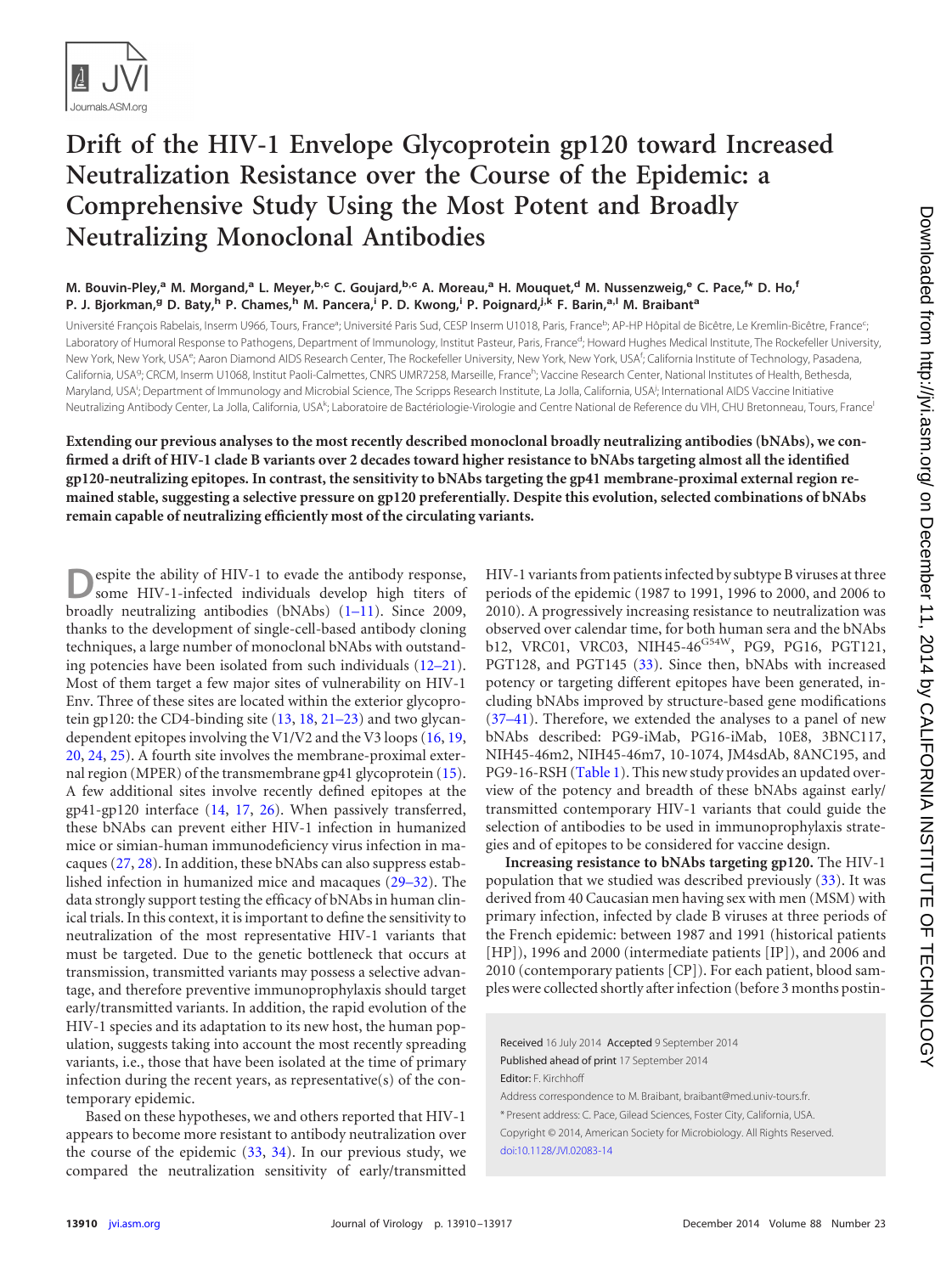<span id="page-1-0"></span>**TABLE 1** Characteristics of the bNAbs tested

| Antibody          | Specificity <sup>a</sup>      | Reference |
|-------------------|-------------------------------|-----------|
| b12               | $gp120$ -CD4 $bs$             | 35        |
| VRC01             | gp120-CD4bs                   | 21        |
| VRC03             | gp120-CD4bs                   | 21        |
| NIH45-46 $G$ 54W  | gp120-CD4bs                   | 13        |
| NIH45-46m2        | gp120-CD4bs                   | 38        |
| NIH45-46m7        | gp120-CD4bs                   | 38        |
| 3BNC117           | gp120-CD4bs                   | 18        |
| <b>PGT145</b>     | gp120-V1V2 (glycan dependent) | 20        |
| PG9               | gp120-V1V2 (glycan dependent) | 19        |
| <b>PG16</b>       | gp120-V1V2 (glycan dependent) | 19        |
| <b>PG9-16-RSH</b> | gp120-V1V2 (glycan dependent) | 41        |
| PG9-iMab          | Bispecific antibody           | 40        |
| PG16-iMab         | Bispecific antibody           | 40        |
| <b>PGT135</b>     | gp120-V3 (glycan dependent)   | 20        |
| <b>PGT121</b>     | gp120-V3 (glycan dependent)   | 20        |
| <b>PGT128</b>     | gp120-V3 (glycan dependent)   | 20        |
| 10-1074           | gp120-V3 (glycan dependent)   | 16        |
| 2G12              | gp120-N332 dependent          | 36        |
| 8ANC195           | g120/gp41 interface           | 17        |
| IM4sdAb           | gp120-CD4bs/CoRbs             | 39        |
| 4E10              | gp41-MPER                     | 36        |
| 2F5               | gp41-MPER                     | 36        |
| 10E8              | gp41-MPER                     | 15        |

*<sup>a</sup>* CD4bs, CD4 binding site; CoRbs, coreceptor binding site.

fection, except for a few cases). Pseudotyped viruses expressing envelope glycoprotein (Env) variants representative of the viral quasispecies infecting each patient were generated from the entire *env* gene amplified by reverse transcription-PCR from plasmaextracted viral RNA. Phylogenetic analysis of the *env* sequences of these viruses with a large series of*env* sequences issued from clade B variants isolated at the time of primary infection from patients of various geographic origins indicated that our viral population did not belong to a genetically restricted subset of viruses but could be considered representative of the entire clade B HIV-1 population worldwide [\(33\)](#page-7-0). In addition, the genetic diversity among the *env* sequences of our viral population increased gradually from HP to CP, suggesting that it mirrors the global genetic evolution of HIV-1 over the course of the epidemic [\(33\)](#page-7-0).

The neutralizing activities of bNAbs described in [Table 1](#page-1-0) were evaluated by using a luciferase reporter gene assay in TZM-bl cells based on single-round infection of Env-pseudotyped viruses [\(33\)](#page-7-0). Although the recent bNAbs that target the CD4-binding site, NIH45-46m2, NIH45-46m7 (both derived from NIH45-46<sup>G54W</sup>), and 3BNC117 were more potent than the previously tested b12, VRC01, VRC03, and NIH45-46<sup>G54W</sup>, we observed still a significant decrease in sensitivity to neutralization over the three periods of the epidemic for all these bNAbs [\(Fig. 1A\)](#page-2-0). The median 50% inhibitory concentration  $(IC_{50})$  of NIH45-46m2 increased progressively and significantly from  $0.029$   $\mu$ g/ml for HP to  $0.098$  $\mu$ g/ml for CP (*P* = 0.012). For NIH45-46m7 and 3BNC117, the median I $C_{50}$  increased, respectively, from 0.035 and 0.020  $\mu$ g/ml for HP to 0.098 and 0.270 µg/ml for IP and remained stable for CP (0.087  $\mu$ g/ml and 0.175  $\mu$ g/ml, respectively; *P* = 0.013 and 0.017, respectively).

The modified bNAbs that target the N160-glycan V1V2 epitopes PG9-16-RSH, PG9-iMab, and PG16-iMab were also more potent than the previously tested PG9, PG16, and PGT145

to neutralize the early/transmitted viruses [\(Fig. 1B\)](#page-2-0). However, we still observed a significant decrease in sensitivity to neutralization over the three periods of the epidemic. The median  $IC_{50}$ s of PG9-16-RSH, PG9-iMab, and PG16-iMab increased progressively from 0.160, 0.043, and 0.011 µg/ml for HP to 2.495, 0.068, and 0.065 µg/ml for CP, respectively. This trend was significant for PG9-16-RSH ( $P = 0.012$ ) and PG16-iMab ( $P = 0.006$ ) and just above the limit of significance for PG9-iMAb  $(P = 0.084)$ . PG9iMab and PG16-iMab are bispecific antibodies that were constructed using the humanized anti-CD4 antibody ibalizumab (iMab) as the scaffold, onto which the antigen-binding domains of PG9 and PG16 were engrafted [\(40\)](#page-7-3). Interestingly, the sensitivity to the parental iMab was similar for HP, IP, and CP (median  $IC_{50}$ s of 1.42, 1.47, and 1.35  $\mu$ g/ml, respectively;  $P = 0.564$ ) [\(Fig. 1B\)](#page-2-0), suggesting that the increasing resistance to PG9-iMAb and PG16 iMAb over the course of the epidemic was specifically due to the paratope domain of PG9 and PG16.

The potency of the bNAb 10-1074, isolated from the B-cell lineage encoding PGT121 targeting an N332-glycan V3 epitope [\(16\)](#page-6-8), was somewhat similar to that of the previous bNAbs PGT121 and PGT128. Although we also observed a trend for a decreasing sensitivity to neutralization by these reagents over the three periods, the phenomenon reached significance only for PGT128 [\(Fig.](#page-2-0) [1C\)](#page-2-0). These slight differences could be attributed to modalities of glycan recognition by these antibodies [\(16,](#page-6-8) [20\)](#page-6-2).

As previously reported [\(33\)](#page-7-0), the sensitivity to neutralization by 2G12 was low, even for viruses from HP, and no trend of increasing resistance to this bNAb was observed [\(Fig. 1D\)](#page-2-0). The exceptional nature of this antibody [\(42\)](#page-7-5) associated with its low potency might explain the absence of drift for its targeted epitope. HIV-1 variants from CP were more resistant to the llama-derived antibody JM4sdAb than the variants that were transmitted 2 decades earlier (median  $IC_{50}$ s of 1.720, 1.930, and 3.065  $\mu$ g/ml for HP, IP, and CP, respectively;  $P = 0.002$ ). This bNAb reacts with a CD4induced epitope, and this reaction involves elements of both the coreceptor- and CD4-binding sites [\(37,](#page-7-2) [39\)](#page-7-6). Although not significant, a similar trend was observed for the human bNAb 8ANC195, which targets a newly defined glycan-dependent epitope adjacent to the CD4-binding site and spanning gp120- gp41 interface [\(17\)](#page-6-14). The median  $IC_{50}$  increased progressively from HP to CP (median  $IC_{50}$ s, 0.420, 0.980, and 3.020  $\mu$ g/ml for HP, IP, and CP, respectively;  $P = 0.068$ ) [\(Fig. 1D\)](#page-2-0). Future works with other bNAbs belonging to this class should provide additional information on the drift of this antigenic site which involves both envelope subunits, gp120 and gp41, and on the selective pressure that it undergoes.

The more recent bNAb 10E8 that targets the MPER was more potent than the previously tested MPER bNAbs 2F5 and 4E10. However, in agreement with our previous observations obtained with 2F5 and 4E10, no trend of increased resistance to 10E8 over time was observed (median  $IC_{50}$ S, 0.195, 0.300, and 0.190  $\mu$ g/ml for HP, IP, and CP, respectively;  $P = 0.416$ ) [\(Fig. 1E\)](#page-2-0).

Altogether, these results fully confirmed our first observations that indicated an increasing resistance of HIV-1 clade B to bNAbs targeting the major gp120 epitopes over 2 decades. Interestingly, drift was observed—not for a single major neutralization region of gp120, but for almost all the identified neutralization targets evaluated. This suggests a continuous selective pressure involving all epitopes, and therefore a drift of the entire gp120. In contrast, we observed a constant stable sensitivity to bNAbs targeting the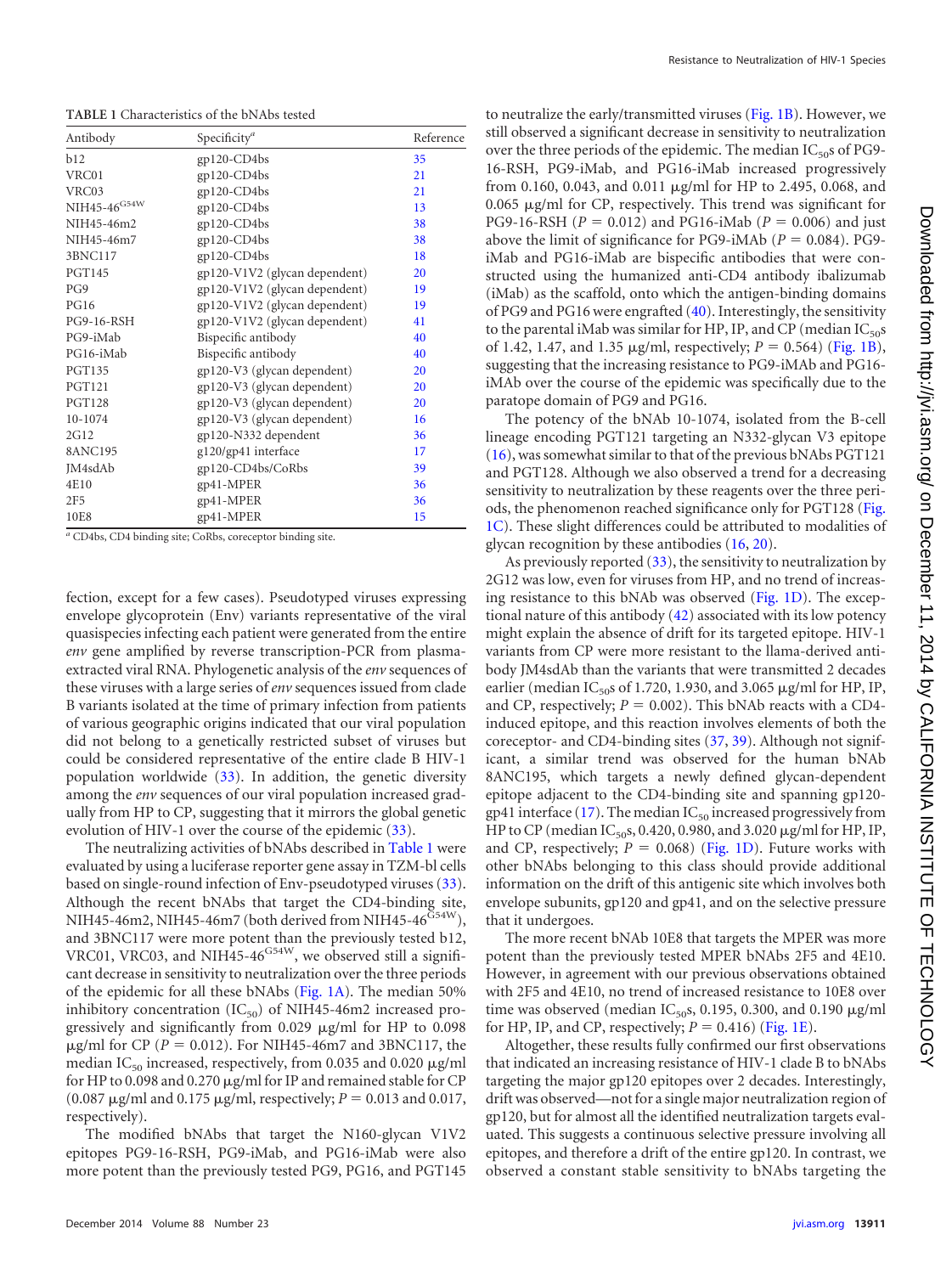

<span id="page-2-0"></span>**FIG 1** Enhanced resistance of early/transmitted HIV-1 clade B variants to neutralization by monoclonal NAbs (MoNAbs) over the course of the epidemic. Comparisons are shown for the neutralization sensitivity of Env-pseudotyped viruses derived from historical patients (HP;  $n = 11$ ), intermediate patients (IP;  $n = 15$ ), and contemporary patients (CP;  $n = 14$ ) by the follo and NIH45-46m2, NIH45-46m7, and 3BNC117 (this study) (A); PGT145, PG9, and PG16 (adapted from reference [33\)](#page-7-0) and PG9-16-RSH, PG9-iMab, PG16 iMab, and iMab (this study) (B); PGT135, PGT121, and PGT128 (adapted from reference [33\)](#page-7-0) and 10-1074 (this study) (C); 2G12 (adapted from reference [33\)](#page-7-0) and 8ANC195 and JM4sdAb (this study) (D); 4E10 and 2F5 (adapted from reference [33\)](#page-7-0) and 10E8 (this study) (D). Box plots show the distributions of antibody titers  $(IC_{50}s)$  of each bNAb toward pseudotyped viruses of each period; the horizontal lines represent the 10th, median, and 90th percentiles. Each datum point represents the mean value of the assay performed in duplicate. Differences of neutralization sensitivity between viruses over calendar time were evaluated using a Jonckheere-Terpstra test.

gp41 MPER, suggesting either a lack of selective pressure, a weak tolerance to mutations in this region, or a combination of both. The first possibility, lack of selective pressure, is supported by the low reported frequency of NAbs elicited to this region [\(4\)](#page-5-2). Although anti-MPER antibodies have been detected in HIV-1-infected individuals, they are associated with the neutralizing activity of sera only in rare cases [\(4,](#page-5-2) [5,](#page-5-3) [43,](#page-7-10) [44\)](#page-7-11). The second possibility is supported by the fact that it is difficult to select resistant strains *in vitro* without impairing infectivity [\(45\)](#page-7-12). However, exceptional 4E10-resistant HIV-1 isolates with rare MPER polymorphisms have been described [\(46\)](#page-7-13). The fact that mutations within the MPER did not occur during passive immunization of HIV-1-infected individuals with 2F5 and 4E10 could be a result of both mechanisms [\(45\)](#page-7-12).

**Neutralization potency and breadth of bNAbs against early/ transmitted HIV-1 variants.** The neutralizing activities of bNAbs against our panel of pseudotyped viruses were compared by using

 $IC_{50}$  heat map analysis [\(Fig. 2A\)](#page-3-0). Only the bispecific antibodies PG9-iMab and PG16-iMab were able to neutralize all viruses at less than 1 µg/ml. Their neutralization breadth was exceptional compared to that of the parental PG9 and PG16, or to PG9-16- RSH (a chimeric derivate of PG9 and PG16). PG9-iMab and PG16-iMab were also the most potent of all bNAbs tested, with geometric mean  $IC_{50}$ s of 0.047  $\mu$ g/ml and 0.029  $\mu$ g/ml, respectively, which indicate 32-fold and 52-fold higher potency than iMab (1.51  $\mu$ g/ml) and 56-fold and 42-fold higher potency than PG9 (2.62  $\mu$ g/ml) and PG16 (1.22  $\mu$ g/ml), respectively [\(Fig. 2B\)](#page-3-0). The geometric mean IC<sub>50</sub>s of PG9-iMab, PG16-iMab, iMab, PG9, and PG16 observed with our panel of early/transmitted subtype B viruses were approximately 10-fold higher than those previously reported with a panel of viral isolates from all major circulating genetic subtypes derived from patients at various stages of infection [\(40\)](#page-7-3). These differences might be due to the fact that the virus populations were very different. Among all the other bNAbs,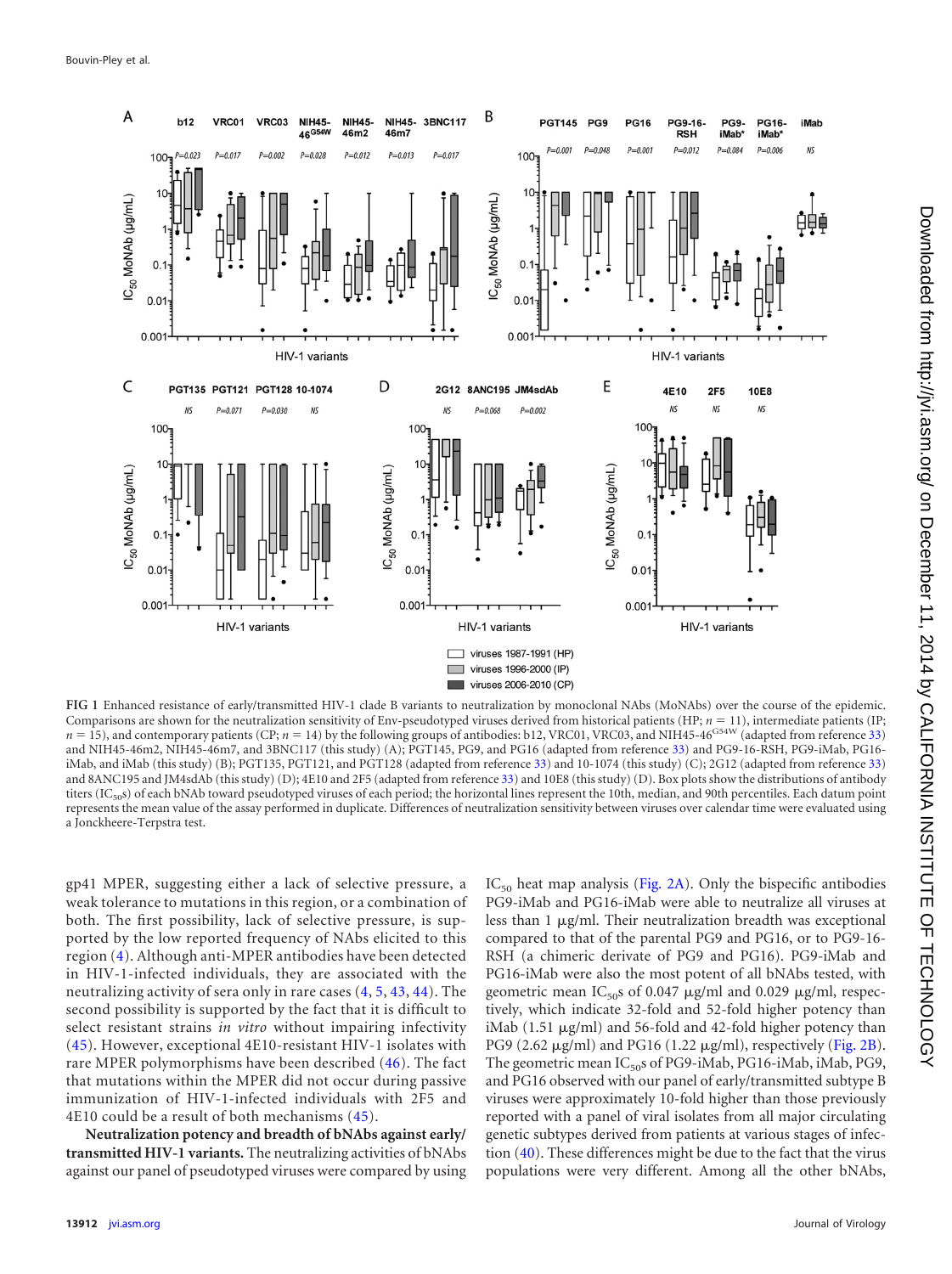

<span id="page-3-0"></span>FIG 2 Potency and breadth comparison of bNAbs against early/transmitted HIV-1 variants. (A) A heat map of the neutralizing activities (IC<sub>50</sub>s) of the bNAbs against a panel of 40 pseudotyped viruses from patients with primary infection (HP, IP, and CP), with increasingly darker colors indicating increasing neutralization sensitivity, as indicated by the key. (B) Neutralization breadth of bNAbs against the panel of pseudotyped viruses. Percentages of viruses neutralized for each bNAb at less than 1  $\mu$ g/ml are indicated above the graph. IC<sub>50</sub>s greater than the highest bNAb concentration tested (10  $\mu$ g/ml) were assigned a value of 10 in the geometric mean  $IC_{50}$  calculations.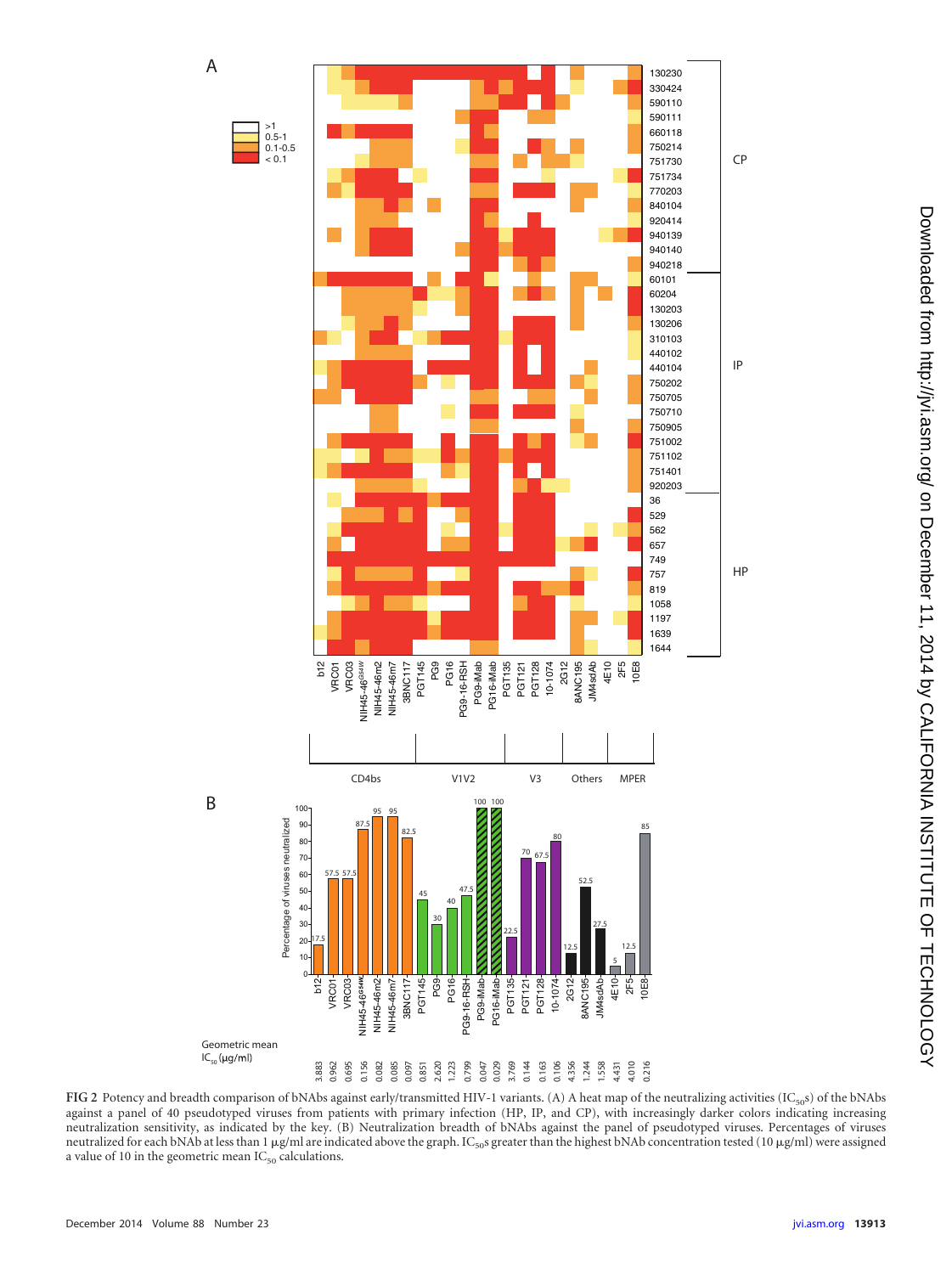

<span id="page-4-0"></span>**FIG 3** Neutralization coverage of the most recently transmitted HIV-1 variants. (A) Coverage graph comparing the neutralization breadth and potencies of bNAbs against pseudotyped viruses from contemporary patients. The *y* axis shows the cumulative frequency of IC<sub>50</sub>s up to the concentration shown on the *x* axis. (B) Bar graph showing values for the area under the curve for the bNAbs shown in the coverage graph. (C) The neutralization coverage of viruses from contemporary patients was tested against a 1:1:1 combination of NIH45-46m2, 10-1074, and 10E8. Solid lines show the coverage of each bNAb used alone or in combination (experimental association). Each datum point represents the mean value of the assay performed in duplicate. The dashed line shows the theoretical coverage that would be obtained if the neutralizing activities of combined antibodies were fully additive. (D) Bar graph showing values for the area under the curve for the bNAbs used alone or in combination, as shown in the coverage graph.

NIH45-46m2 and NIH45-46m7, which target the CD4-binding site, were the broadest and most potent. They neutralized 95% of viruses at less than 1  $\mu$ g/ml, with a geometric mean IC<sub>50</sub>s of 0.082  $\mu$ g/ml for NIH45-46m2 and 0.085  $\mu$ g/ml for NIH45-46-m7. The breadth and potency of 3BNC117 was only slightly lower, neutralizing 82.5% of viruses at less than  $1 \mu g/ml$  with a geometric mean  $IC_{50}$  of 0.097  $\mu$ g/ml. The bNAb 10-1074 was the broadest and most potent antibody among those targeting the N332-glycan V3 region. It neutralized 80% of the viruses at less than 1  $\mu$ g/ml, with a geometric mean  $IC_{50}$  of 0.106  $\mu$ g/ml, whereas PGT121 and PGT128 neutralized 70% and 67.5% of the viruses with geometric mean I $\text{C}_{50}$ s of 0.144  $\mu$ g/ml and 0.163  $\mu$ g/ml, respectively. Among antibodies that do not target the three major epitopes on gp120,

8ANC195 was the broadest and most potent. It neutralized 52.5% of viruses with a geometric mean  $IC_{50}$  of 1.244  $\mu$ g/ml. [\(Fig. 2B\)](#page-3-0). The bNAb 10E8 was the most potent of the anti-MPER reagents, neutralizing 85% of the viruses at less than  $1 \mu g/ml$  with a geometric mean  $IC_{50}$  of 0.216  $\mu$ g/ml [\(Fig. 2B\)](#page-3-0).

**Neutralization coverage of the most recently transmitted HIV-1 variants.** The perspective of using some bNAbs in human clinical trials and as tools for vaccine design and the evolution of the HIV-1 species that we have described necessitate focusing our attention on early/transmitted viruses collected during the most recent years of the epidemic. We therefore analyzed the cumulative frequency of neutralization of the viruses from the CP according to  $IC_{50}$ s of up to 1  $\mu$ g/ml, considering the area under the curve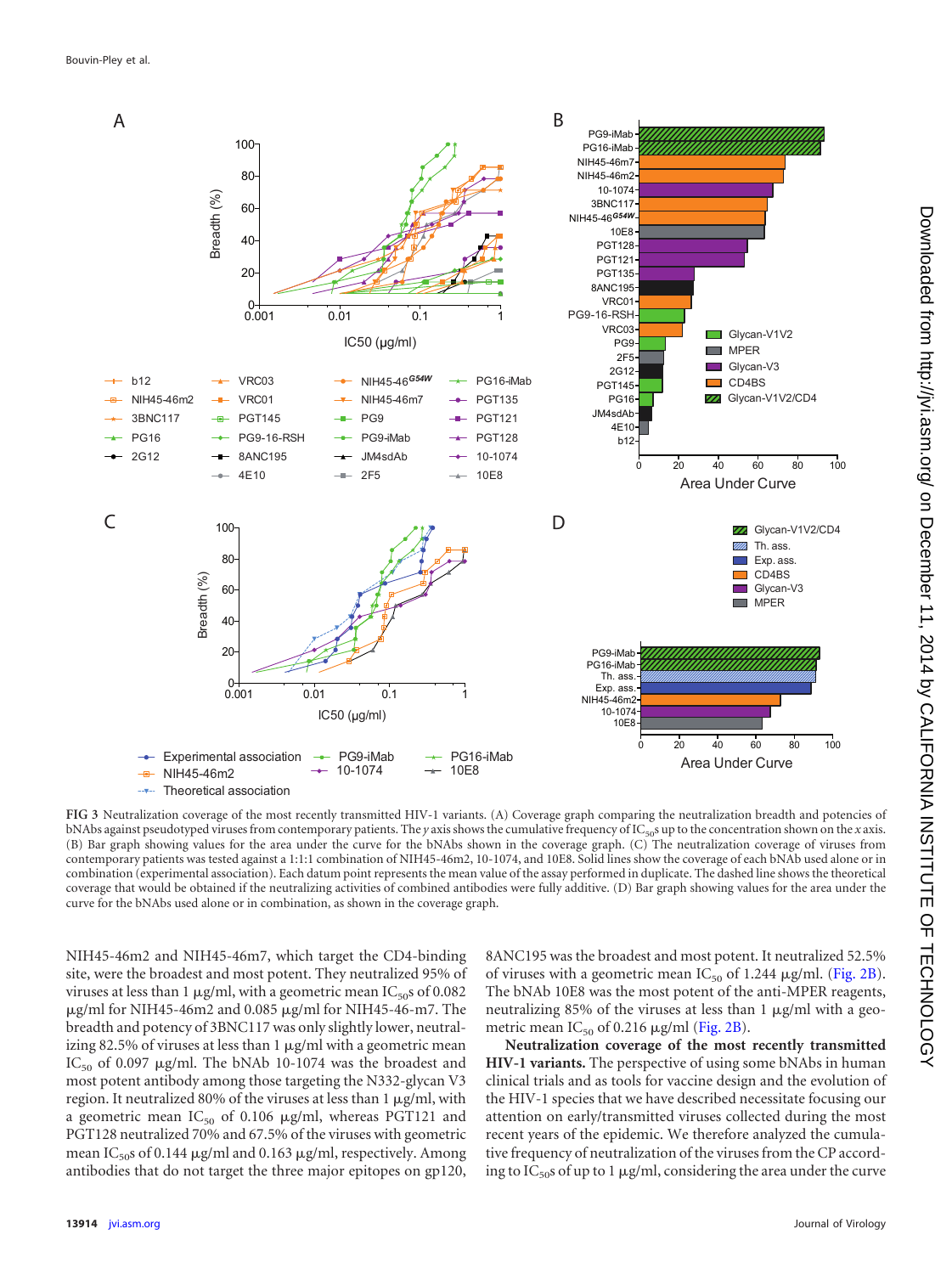Downloaded from http://yi.asm.org/ on December 11, 2014 by CALIFORNIA INSTITUTE OF TECHNOLOGY on December 11, 2014 by CALIFORNIA INSTITUTE OF TECHNOLOGY <http://jvi.asm.org/> Downloaded from

for each bNAb [\(Fig. 3A](#page-4-0) and [B\)](#page-4-0). Besides the bispecific antibodies PG9-iMab and PG16-iMab, which showed exceptional neutralization coverage, the bNAbs NIH45-46m7, NIH45-46m2, 10- 1074, 3BNC117, NIH45-46<sup>G54W</sup>, and 10E8 were the most potent [\(Fig. 3B\)](#page-4-0). They neutralized between 71% and 86% of viruses at less than 1 µg/ml [\(Fig. 3A\)](#page-4-0). It would be useful to identify a combination of bNAbs that would neutralize 100% of HIV-1 variants at a low concentration, in order to prevent escape of any variant resistant to 1 or 2 of the bNAbs. We therefore selected three of the most potent bNAbs identified above, each targeting a different epitope, and investigated the sensitivity of CP variants to neutralization by a 1:1:1 combination of NIH45-46m2, 10-1074, and 10E8. The observed neutralization coverage by various concentrations of this combination was compared to the theoretical coverage that would be obtained if the neutralizing activities were fully additive [\(Fig.](#page-4-0) [3C](#page-4-0) and [D\)](#page-4-0). The NIH45-46m2/10-1074/10E8 combination was able to neutralize all the contemporary HIV-1 variants with an IC<sub>50</sub> of  $\leq$ 0.37  $\mu$ g/ml, reaching approximately the theoretical curve and the potency of the bispecific antibodies PG9-iMab  $(IC<sub>50</sub>, ≤0.22 μg/ml)$  and PG16-iMab  $(IC<sub>50</sub>, ≤0.27 μg/ml)$ . The effect of this combination was nearly additive but neither synergistic nor antagonistic. Compared to the NIH45-46<sup>G54W</sup>/PGT128 combination tested in our previous study, this new combination was more potent, reaching similar neutralization coverage at approximately 3-fold-lower bNAb concentrations [\(33\)](#page-7-0). These results suggest that optimal neutralization coverage of recently transmitted variants may be achieved by combining three bNAbs targeting different epitopes, i.e., the CD4-binding site, the N332 glycan-dependent V3 epitope, and the MPER.

In conclusion, the data confirm the ongoing adaptation of the HIV-1 species to the humoral immunity of the human population over the course of the epidemic, even using the most potent and broadly neutralizing monoclonal antibodies described to date. The drift in resistance to neutralization concerns only the external glycoprotein gp120, but not the MPER. It could suggest a high selective pressure on gp120, in agreement with the higher frequency of NAbs targeting the gp120 epitopes compared to the low frequency of NAbs to MPER in sera from elite neutralizers [\(4\)](#page-5-2). Interestingly enough, almost all the identified major neutralization epitopes of gp120 are affected by this antigenic drift, suggesting that gp120 as a whole has progressively evolved in less than 3 decades. What mechanism has been responsible for this evolution? Has gp120 been shaped progressively by the neutralizing responses of the transmitters? It is difficult to privilege this hypothesis if we consider that most transmissions occur during acute infection, when bNAbs are not yet present in the transmitters, and that ancestral viruses are preferentially transmitted when transmissions occur during long-lasting infections [\(47,](#page-7-14) [48\)](#page-7-15). However, if it were the case, this would suggest that the evolution of sensitivity to neutralization has been driven by rare events of late transmission of isolates, selected under NAb pressure, that might have an advantage over ancestral viruses. In any case, it remains to be determined whether the antigenic drift has been associated with other functional modifications of gp120 properties, such as interactions with the receptor and coreceptors, or cell entry efficacy more globally. Such a functional drift could be associated with an increase or, alternatively, a decrease of HIV-1 virulence, a major question that must be addressed. Despite this evolution, the good news is that the most recently identified bNAbs, either modified as bispecific antibodies or associated in combinations selected to tar-

get different epitopes, still remain capable of efficiently neutralizing the most recently transmitted HIV-1 clade B variants. These bispecific antibodies or these documented combinations should be favored for human trials.

## **ACKNOWLEDGMENTS**

This work was supported by the Agence Nationale de Recherches sur le SIDA et les hépatites (ANRS, Paris, France) and in part by the intramural program of the Vaccine Research Center, NIAID, NIH. Mélanie Bouvin-Pley was supported by doctoral fellowships from the Région Centre and Sidaction (France). Marion Morgand was supported by a doctoral fellowship from the ANRS.

We thank the patients and clinicians who participated in the ANRS SEROCO CO2 and PRIMO CO6 cohorts. The following reagents were obtained through the NIH AIDS Research and Reference Reagent Program, Division of AIDS, NIAID, NIH: pNL4.3.LUC.R-E- from Nathaniel Landau; TZM-bl cells from John C. Kappes, Xiaoyun Wu, and Tranzyme Inc.; HIV-1 anti-gp41 MAb (10E8) from Mark Connors.

## <span id="page-5-0"></span>**REFERENCES**

- 1. **Haynes BF, Moody MA, Liao H-X, Verkoczy L, Tomaras GD.** 2011. B cell responses to HIV-1 infection and vaccination: pathways to preventing infection. Trends Mol. Med. **17:**108 –116. [http://dx.doi.org/10.1016/j](http://dx.doi.org/10.1016/j.molmed.2010.10.008) [.molmed.2010.10.008.](http://dx.doi.org/10.1016/j.molmed.2010.10.008)
- 2. **Hraber P, Korber BT, Lapedes AS, Bailer RT, Seaman MS, Gao H, Greene KM, McCutchan F, Williamson C, Kim JH, Tovanabutra S, Hahn BH, Swanstrom R, Thomson MM, Gao F, Harris L, Giorgi E, Hengartner N, Bhattacharya T, Mascola JR, Montefiori DC.** 20 August 2014. Impact of clade, geography and age of the epidemic on HIV-1 neutralization by antibodies. J. Virol. [http://dx.doi.org/10.1128](http://dx.doi.org/10.1128/JVI.01705-14) [/JVI.01705-14.](http://dx.doi.org/10.1128/JVI.01705-14)
- <span id="page-5-2"></span>3. **Mascola JR, Montefiori DC.** 2010. The role of antibodies in HIV vaccines. Annu. Rev. Immunol. **28:**413– 444. [http://dx.doi.org/10.1146/annurev](http://dx.doi.org/10.1146/annurev-immunol-030409-101256) [-immunol-030409-101256.](http://dx.doi.org/10.1146/annurev-immunol-030409-101256)
- 4. **Walker LM, Simek MD, Priddy F, Gach JS, Wagner D, Zwick MB, Phogat SK, Poignard P, Burton DR.** 2010. A limited number of antibody specificities mediate broad and potent serum neutralization in selected HIV-1 infected individuals. PLoS Pathog. **6:**e1001028. [http://dx.doi.org](http://dx.doi.org/10.1371/journal.ppat.1001028) [/10.1371/journal.ppat.1001028.](http://dx.doi.org/10.1371/journal.ppat.1001028)
- <span id="page-5-3"></span>5. **Braibant M, Brunet S, Costagliola D, Rouzioux C, Agut H, Katinger H, Autran B, Barin F.** 2006. Antibodies to conserved epitopes of the HIV-1 envelope in sera from long-term non-progressors: prevalence and association with neutralizing activity. AIDS **20:**1923–1930. [http://dx.doi.org/10](http://dx.doi.org/10.1097/01.aids.0000247113.43714.5e) [.1097/01.aids.0000247113.43714.5e.](http://dx.doi.org/10.1097/01.aids.0000247113.43714.5e)
- 6. **Gray ES, Madiga MC, Hermanus T, Moore PL, Wibmer CK, Tumba NL, Werner L, Mlisana K, Sibeko S, Williamson C, Abdool Karim SS, Morris L, the CAPRISA002 Study Team.** 2011. The neutralization breadth of HIV-1 develops incrementally over four years and is associated with CD4+ T cell decline and high viral load during acute infection. J. Virol. **85:**4828 – 4840. [http://dx.doi.org/10.1128/JVI.00198-11.](http://dx.doi.org/10.1128/JVI.00198-11)
- 7. **Li Y, Migueles SA, Welcher B, Svehla K, Phogat A, Louder MK, Wu X, Shaw GM, Connors M, Wyatt RT, Mascola JR.** 2007. Broad HIV-1 neutralization mediated by CD4-binding site antibodies. Nat. Med. **13:** 1032–1034. [http://dx.doi.org/10.1038/nm1624.](http://dx.doi.org/10.1038/nm1624)
- 8. **Mikell I, Sather DN, Kalams SA, Altfeld M, Alter G, Stamatatos L.** 2011. Characteristics of the earliest cross-neutralizing antibody response to HIV-1. PLoS Pathog. **7:**e1001251. [http://dx.doi.org/10.1371/journal.ppat](http://dx.doi.org/10.1371/journal.ppat.1001251) [.1001251.](http://dx.doi.org/10.1371/journal.ppat.1001251)
- 9. **Sather DN, Carbonetti S, Kehayia J, Kraft Z, Mikell I, Scheid JF, Klein F, Stamatatos L.** 2012. Broadly neutralizing antibodies developed by an HIV-positive elite neutralizer exact a replication fitness cost on the contemporaneous virus. J. Virol. **86:**12676 –12685. [http://dx.doi.org/10.1128](http://dx.doi.org/10.1128/JVI.01893-12) [/JVI.01893-12.](http://dx.doi.org/10.1128/JVI.01893-12)
- <span id="page-5-1"></span>10. **Simek MD, Rida W, Priddy FH, Pung P, Carrow E, Laufer DS, Lehrman JK, Boaz M, Tarragona-Fiol T, Miiro G, Birungi J, Pozniak A, McPhee DA, Manigart O, Karita E, Inwoley A, Jaoko W, DeHovitz J, Bekker LG, Pitisuttithum P, Paris R, Walker LM, Poignard P, Wrin T, Fast PE, Burton DR, Koff WC.** 2009. Human immunodeficiency virus type 1 elite neutralizers: individuals with broad and potent neutralizing activity identified by using a high-throughput neutralization assay together with an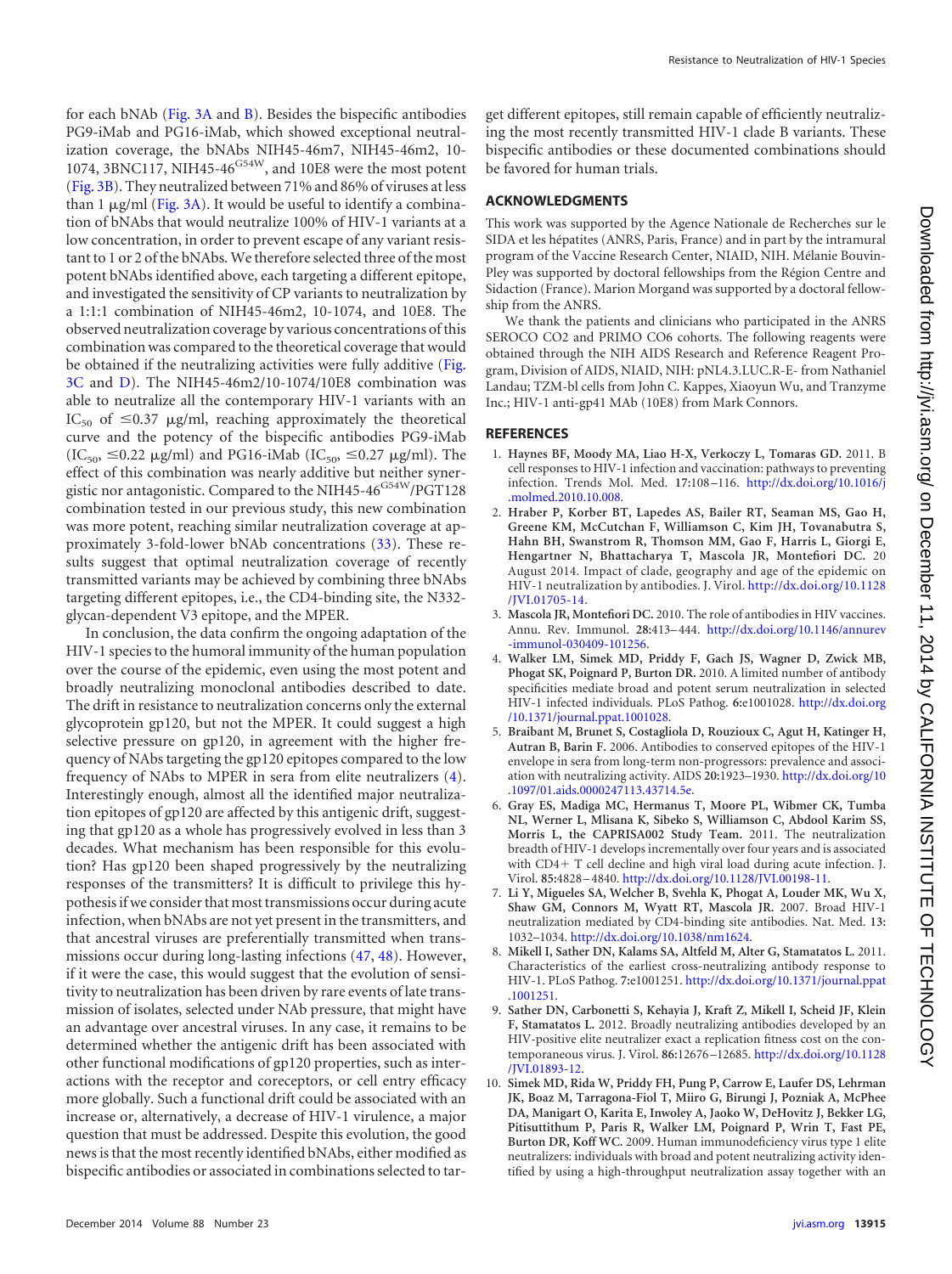analytical selection algorithm. J. Virol. **83:**7337–7348. [http://dx.doi.org/10](http://dx.doi.org/10.1128/JVI.00110-09) [.1128/JVI.00110-09.](http://dx.doi.org/10.1128/JVI.00110-09)

- <span id="page-6-0"></span>11. **Hraber P, Seaman MS, Bailer RT, Mascola JR, Montefiori DC, Korber BT.** 2014. Prevalence of broadly neutralizing antibody responses during chronic HIV-1 infection. AIDS **28:**163–169. [http://dx.doi.org/10.1097](http://dx.doi.org/10.1097/QAD.0000000000000106) [/QAD.0000000000000106.](http://dx.doi.org/10.1097/QAD.0000000000000106)
- <span id="page-6-1"></span>12. **Burton DR, Ahmed R, Barouch DH, Butera ST, Crotty S, Godzik A, Kaufmann DE, McElrath MJ, Nussenzweig MC, Pulendran B, Scanlan CN, Schief WR, Silvestri G, Streeck H, Walker BD, Walker LM, Ward AB, Wilson IA, Wyatt R.** 2012. A blueprint for HIV vaccine discovery. Cell Host Microbe **12:**396 – 407. [http://dx.doi.org/10.1016/j.chom.2012](http://dx.doi.org/10.1016/j.chom.2012.09.008) [.09.008.](http://dx.doi.org/10.1016/j.chom.2012.09.008)
- <span id="page-6-4"></span>13. **Diskin R, Scheid JF, Marcovecchio PM, West AP, Klein F, Gao H, Gnanapragasam PNP, Abadir A, Seaman MS, Nussenzweig MC, Bjorkman PJ.** 2011. Increasing the potency and breadth of an HIV antibody by using structure-based rational design. Science **334:**1289 –1293. [http://dx](http://dx.doi.org/10.1126/science.1213782) [.doi.org/10.1126/science.1213782.](http://dx.doi.org/10.1126/science.1213782)
- <span id="page-6-13"></span>14. **Falkowska E, Le KM, Ramos A, Doores KJ, Lee JH, Blattner C, Ramirez A, Derking R, van Gils MJ, Liang CH, Mcbride R, von Bredow B, Shivatare SS, Wu CY, Chan-Hui PY, Liu Y, Feizi T, Zwick MB, Koff WC, Seaman MS, Swiderek K, Moore JP, Evans D, Paulson JC, Wong CH, Ward AB, Wilson IA, Sanders RW, Poignard P, Burton DR.** 2014. Broadly neutralizing HIV antibodies define a glycan-dependant epitope on the prefusion conformation of gp41 on cleaved envelope trimers. Immunity **40:**657– 668. [http://dx.doi.org/10.1016/j.immuni.2014.04.009.](http://dx.doi.org/10.1016/j.immuni.2014.04.009)
- <span id="page-6-12"></span>15. **Huang J, Ofek G, Laub L, Louder MK, Doria-Rose NA, Longo NS, Imamichi H, Bailer RT, Chakrabarti B, Sharma SK, Alam SM, Wang T, Yang Y, Zhang B, Migueles SA, Wyatt R, Haynes BF, Kwong PD, Mascola JR, Connors M.** 2012. Broad and potent neutralization of HIV-1 by a gp41-specific human antibody. Nature **491:**406 – 412. [http://dx.doi](http://dx.doi.org/10.1038/nature11544) [.org/10.1038/nature11544.](http://dx.doi.org/10.1038/nature11544)
- <span id="page-6-8"></span>16. **Mouquet H, Scharf L, Euler Z, Liu Y, Eden C, Scheid JF, Halper-Stromberg A, Gnanapragasam PNP, Spencer DIR, Seaman MS, Schuitemaker H, Feizi T, Nussenzweig MC, Bjorkman PJ.** 2012. Complextype N-glycan recognition by potent broadly neutralizing HIV antibodies. Proc. Natl. Acad. Sci. U. S. A. **109:**E3268 –E3277. [http://dx.doi.org/10](http://dx.doi.org/10.1073/pnas.1217207109) [.1073/pnas.1217207109.](http://dx.doi.org/10.1073/pnas.1217207109)
- <span id="page-6-14"></span>17. **Scharf L, Scheid JF, Lee JH, West AP, Jr, Chen C, Gao H, Gnanapragasam PN, Mares R, Seaman MS, Ward AB, Nussenzweig MC, Bjorkman PJ.** 2014. Antibody 8ANC195 reveals a site of broad vulnerability on the HIV-1 envelope spike. Cell Rep. **7:**785–795. [http://dx.doi.org/10.1016](http://dx.doi.org/10.1016/j.celrep.2014.04.001) [/j.celrep.2014.04.001.](http://dx.doi.org/10.1016/j.celrep.2014.04.001)
- <span id="page-6-5"></span>18. **Scheid JF, Mouquet H, Ueberheide B, Diskin R, Klein F, Oliveira TY, Pietzsch J, Fenyo D, Abadir A, Velinzon K, Hurley A, Myung S, Boulad F, Poignard P, Burton DR, Pereyra F, Ho DD, Walker BD, Seaman MS, Bjorkman PJ, Chait BT, Nussenzweig MC.** 2011. Sequence and structural convergence of broad and potent HIV antibodies that mimic CD4 binding. Science **333:**1633–1637. [http://dx.doi.org/10.1126/science](http://dx.doi.org/10.1126/science.1207227) [.1207227.](http://dx.doi.org/10.1126/science.1207227)
- <span id="page-6-9"></span>19. **Walker LM, Phogat SK, Chan-Hui PY, Wagner D, Phung P, Goss JL, Wrin T, Simek MD, Fling S, Mitcham JL, Lehrman JK, Priddy FH, Olsen OA, Frey SM, Hammond PW, Protocol G Principal Investigators, Kaminsky S, Zamb T, Moyle M, Koff WC, Poignard P, Burton DR.** 2009. Broad and potent Neutralizing Antibodies from an African donor reveal a new HIV-1 vaccine target. Science **326:**285–289. [http://dx.doi.org](http://dx.doi.org/10.1126/science.1178746) [/10.1126/science.1178746.](http://dx.doi.org/10.1126/science.1178746)
- <span id="page-6-2"></span>20. **Walker LM, Huber M, Doores KJ, Falkowska E, Pejchal R, Julien J-P, Wang S-K, Ramos A, Chan-Hui P-Y, Moyle M, Mitcham JL, Hammond PW, Olsen OA, Phung P, Fling S, Wong C-H, Phogat S, Wrin T, Simek MD, Protocol G Principal Investigators, Koff WC, Wilson IA, Burton DR, Poignard P.** 2011. Broad neutralization coverage of HIV by multiple highly potent antibodies. Nature **477:**466 – 470. [http://dx.doi.org/10.1038](http://dx.doi.org/10.1038/nature10373) [/nature10373.](http://dx.doi.org/10.1038/nature10373)
- <span id="page-6-3"></span>21. **Wu X, Yang Z-Y, Li Y, Hogerkorp C-M, Schief WR, Seaman MS, Zhou T, Schmidt SD, Wu L, Xu L, Longo NS, McKee K, O'Dell S, Louder MK, Wycuff DL, Feng Y, Nason M, Doria-Rose N, Connors M, Kwong PD, Roederer M, Wyatt RT, Nabel GJ, Mascola JR.** 2010. Rational design of envelope identifies broadly neutralizing human monoclonal antibodies to HIV-1. Science **329:**856 – 861. [http://dx.doi.org/10.1126/science.1187659.](http://dx.doi.org/10.1126/science.1187659)
- <span id="page-6-6"></span>22. **Klein F, Gaebler C, Mouquet H, Sather DN, Lehmann C, Scheid JF, Kraft Z, Liu Y, Pietzsch J, Hurley A, Poignard P, Feizi T, Morris L, Walker BD, Fatkenheuer G, Seaman MS, Stamatatos L, Nussenzweig MC.** 2012. Broad neutralization by a combination of antibodies recogniz-

ing the CD4 binding site and a new conformational epitope on the HIV-1 envelope protein. J. Exp. Med. **209:**1469 –1479. [http://dx.doi.org/10.1084](http://dx.doi.org/10.1084/jem.20120423) [/jem.20120423.](http://dx.doi.org/10.1084/jem.20120423)

- <span id="page-6-7"></span>23. **Zhou T, Georgiev I, Wu X, Yang ZY, Dai K, Finzi A, Kwon YD, Scheid JF, Shi W, Xu L, Yang Y, Zhu J, Nussenzweig MC, Sodroski J, Shapiro L, Nabel GJ, Mascola JR, Kwong PD.** 2010. Structural basis for broad and potent neutralization of HIV-1 by antibody VRC01. Science **329:**811– 817. [http://dx.doi.org/10.1126/science.1192819.](http://dx.doi.org/10.1126/science.1192819)
- <span id="page-6-10"></span>24. **McLellan JS, Pancera M, Carrico C, Gorman J, Julien JP, Khayat R, Louder R, Pejchal R, Sastry M, Dai K, O'Dell S, Patel N, Shahzad-ul Hussan S, Yang Y, Zhang B, Zhou T, Zhu J, Boyington JC, Chuang GY, Diwanji D, Georgiev I, Kwon YD, Lee D, Louder MK, Moquin S, Schmidt SD, Yang ZY, Bonsignori M, Crump JA, Kapiga SH, Sam NE, Haynes BF, Burton DR, Koff WC, Walker LM, Phogat S, Wyatt R, Orwenyo J, Wang LX, Arthos J, Bewley CA, Mascola JR, Nabel GJ, Schief WR, Ward AB, Wilson IA, Kwong PD.** 2011. Structure of HIV-1 gp120 V1/V2 domain with broadly neutralizing antibody PG9. Nature **480:**336 –343. [http://dx.doi.org/10.1038/nature10696.](http://dx.doi.org/10.1038/nature10696)
- <span id="page-6-11"></span>25. **Pejchal R, Doores KJ, Walker LM, Khayat R, Huang PS, Wang SK, Stanfield RL, Julien JP, Ramos A, Crispin M, Depetris R, Katpally U, Marozsan A, Cupo A, Maloveste S, Liu Y, McBride R, Ito Y, Sanders RW, Ogohara C, Paulson JC, Feizi T, Scanlan CN, Wong CH, Moore JP, Olson WC, Ward AB, Poignard P, Schief WR, Burton DR, Wilson IA.** 2011. A potent and broad neutralizing antibody recognizes and penetrates the HIV glycan shield. Science **334:**1097–1103. [http://dx.doi.org](http://dx.doi.org/10.1126/science.1213256) [/10.1126/science.1213256.](http://dx.doi.org/10.1126/science.1213256)
- <span id="page-6-15"></span>26. **Blattner C, Lee JH, Sliepen K, Derking R, Falkowska E, de la Peña AT, Cupo A, Julien JP, van Gils M, Lee PS, Peng W, Paulson JC, Poignard P, Burton DR, Moore JP, Sanders RW, Wilson IA, Ward AB.** 2014. Structural delineation of a quaternary, cleavage-dependent epitope at the gp41-gp120 interface on intact HIV-1 Env trimers. Immunity **40:**669 – 680. [http://dx.doi.org/10.1016/j.immuni.2014.04.008.](http://dx.doi.org/10.1016/j.immuni.2014.04.008)
- <span id="page-6-16"></span>27. **Moldt B, Rakasz EG, Schultz N, Chan-Hui PY, Swiderek K, Weisgrau KL, Piaskowski SM, Bergman Z, Watkins DI, Poignard P, Burton DR.** 2012. Highly potent HIV-specific antibody neutralization in vitro translates into effective protection against mucosal SHIV challenge in vivo. Proc. Natl. Acad. Sci. U. S. A. **109:**18921–18925. [http://dx.doi.org/10.1073](http://dx.doi.org/10.1073/pnas.1214785109) [/pnas.1214785109.](http://dx.doi.org/10.1073/pnas.1214785109)
- <span id="page-6-17"></span>28. **Shingai M, Donau OK, Plishka RJ, Buckler-White A, Mascola JR, Nabel GJ, Nason MC, Montefiori D, Moldt B, Poignard P, Diskin R, Bjorkman PJ, Eckhaus MA, Klein F, Mouquet H, Cetrulo Lorenzi JC, Gazumyan A, Burton DR, Nussenzweig MC, Martin MA, Nishimura Y.** 25 August 2014. Passive transfer of modest titers of potent and broadly neutralizing anti-HIV monoclonal antibodies block SHIV infection in macaques. J. Exp. Med. [http://dx.doi.org/10.1084/jem.20132494.](http://dx.doi.org/10.1084/jem.20132494)
- <span id="page-6-18"></span>29. **Barouch DH, Whitney JB, Moldt B, Klein F, Oliveira TY, Liu J, Stephenson KE, Chang H-W, Shekhar K, Gupta S, Nkolola JP, Seaman MS, Smith KM, Borducchi EN, Cabral C, Smith JY, Blackmore S, Sanisetty S, Perry JR, Beck M, Lewis MG, Rinaldi W, Chakraborty AK, Poignard P, Nussenzweig MC, Burton DR.** 2013. Therapeutic efficacy of potent neutralizing HIV-1-specific monoclonal antibodies in SHIVinfected rhesus monkeys. Nature **503:**224 –228. [http://dx.doi.org/10.1038](http://dx.doi.org/10.1038/nature12744) [/nature12744.](http://dx.doi.org/10.1038/nature12744)
- 30. **Horwitz JA, Halper-Stromberg A, Mouquet H, Gitlin AD, Tretiakova A, Eisenreich TR, Malbec M, Gravemann S, Billerbeck E, Dorner M, Büning H, Schwartz O, Knops E, Kaiser R, Seaman MS, Wilson JM, Rice CM, Ploss A, Bjorkman PJ, Klein F, Nussenzweig MC.** 2013. HIV-1 suppression and durable control by combining single broadly neutralizing antibodies and antiretroviral drugs in humanized mice. Proc. Natl. Acad. Sci. U. S. A. **110:**16538 –16543. [http://dx.doi.org/10.1073/pnas](http://dx.doi.org/10.1073/pnas.1315295110) [.1315295110.](http://dx.doi.org/10.1073/pnas.1315295110)
- <span id="page-6-19"></span>31. **Klein F, Halper-Stromberg A, Horwitz JA, Gruell H, Scheid JF, Bournazos S, Mouquet H, Spatz LA, Diskin R, Abadir A, Zang T, Dorner M, Billerbeck E, Labitt RN, Gaebler C, Marcovecchio PM, Incesu RB, Eisenreich TR, Bieniasz PD, Seaman MS, Bjorkman PJ, Ravetch JV, Ploss A, Nussenzweig MC.** 2012. HIV therapy by a combination of broadly neutralizing antibodies in humanized mice. Nature **492:**118 –122. [http://dx.doi.org/10.1038/nature11604.](http://dx.doi.org/10.1038/nature11604)
- <span id="page-6-20"></span>32. **Shingai M, Nishimura Y, Klein F, Mouquet H, Donau OK, Plishka R, Buckler-White A, Seaman M, Piatak M, Lifson JD, Dimitrov D, Nussenzweig MC, Martin MA.** 2013. Antibody-mediated immunotherapy of macaques chronically infected with SHIV suppresses viraemia. Nature **503:**277–280. [http://dx.doi.org/10.1038/nature12746.](http://dx.doi.org/10.1038/nature12746)